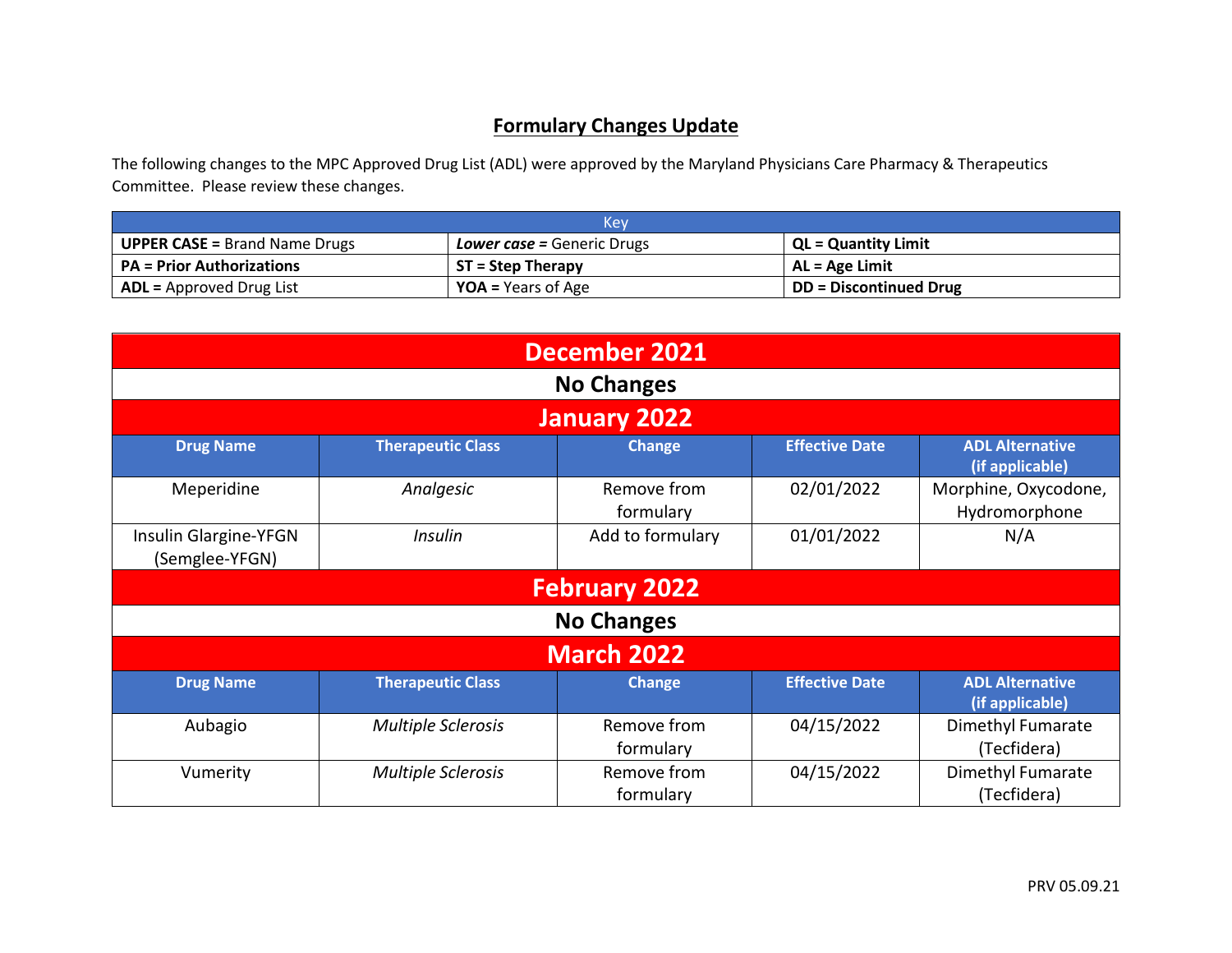| Humira                                                         | Immunologic                   | Add to formulary         | 04/01/2022            | Enbrel                                    |
|----------------------------------------------------------------|-------------------------------|--------------------------|-----------------------|-------------------------------------------|
| Insulin Lispro                                                 | <b>Insulin</b>                | Remove from<br>formulary | 04/15/2022            | Admelog                                   |
| Amitiza                                                        | <b>Gastrointestinal Agent</b> | Remove from<br>formulary | 04/15/2022            | Lubiprostone                              |
|                                                                |                               | <b>April 2022</b>        |                       |                                           |
|                                                                |                               | <b>No Changes</b>        |                       |                                           |
|                                                                |                               | <b>May 2022</b>          |                       |                                           |
|                                                                |                               | <b>No Changes</b>        |                       |                                           |
|                                                                |                               | <b>June 2022</b>         |                       |                                           |
| <b>Drug Name</b>                                               | <b>Therapeutic Class</b>      | <b>Change</b>            | <b>Effective Date</b> | <b>ADL Alternative</b><br>(if applicable) |
| Acyclovir 5% Ointment                                          | <b>Topical - Antiviral</b>    | Add QL                   | 06/13/2022            | N/A                                       |
| Calcipotriene 0.005%<br>Cream, Ointment,<br>Solution           | Topical - Antipsoriatic       | Add QL                   | 06/13/2022            | N/A                                       |
| Calcitrene 0.005%<br>Ointment                                  | Topical - Antipsoriatic       | Add QL                   | 06/13/2022            | N/A                                       |
| Ciclodan 0.77% Cream                                           | Topical - Antifungal          | Add QL                   | 06/13/2022            | N/A                                       |
| Ciclopirox 0.77% Cream,<br>Gel, Topical Suspension,<br>Shampoo | <b>Topical - Antifungal</b>   | Add QL                   | 06/13/2022            | N/A                                       |
| Clindacin ETZ 1% Pledget                                       | Topical - Antibiotic          | Add QL                   | 06/13/2022            | N/A                                       |
| Clindacin P 1% Pledgets                                        | Topical - Antibiotic          | Add QL                   | 06/13/2022            | N/A                                       |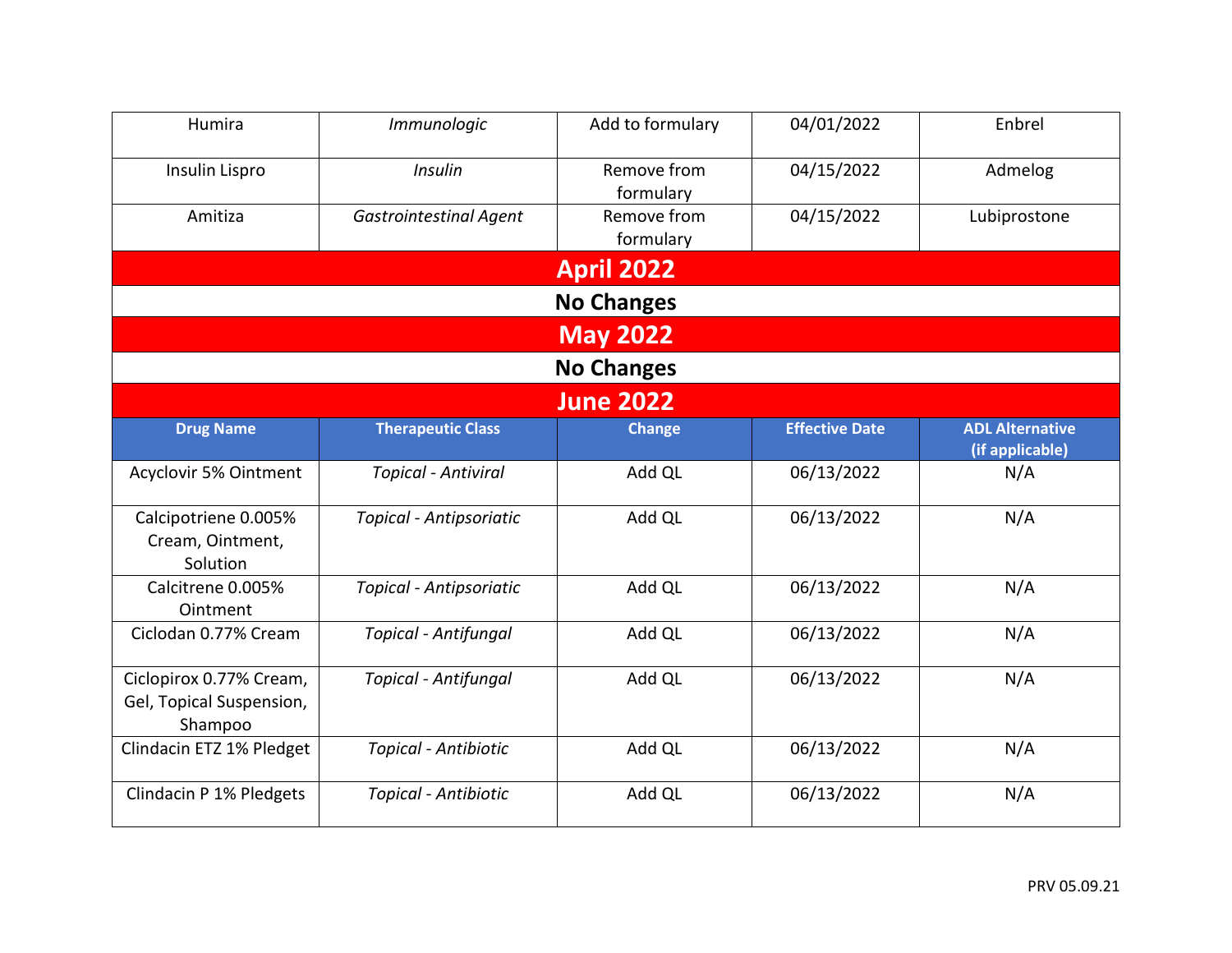| Clindamycin PH 1% Gel,      | <b>Topical - Antibiotic</b>  | Add QL | 06/13/2022 | N/A |
|-----------------------------|------------------------------|--------|------------|-----|
| Solution, Pledget, Lotion   |                              |        |            |     |
| Clobetasol 0.05% Gel,       | Topical - Steroid            | Add QL | 06/13/2022 | N/A |
| Ointment, Shampoo,          |                              |        |            |     |
| Solution, Lotion            |                              |        |            |     |
| <b>Clobetasol Emollient</b> | Topical - Steroid            | Add QL | 06/13/2022 | N/A |
| 0.05% Cream                 |                              |        |            |     |
| Clobetasol Prop 0.05%       | Topical - Steroid            | Add QL | 06/13/2022 | N/A |
| Foam                        |                              |        |            |     |
| Clodan 0.05% Shampoo        | Topical - Steroid            | Add QL | 06/13/2022 | N/A |
|                             |                              |        |            |     |
| Clotrimazole 1%             | Topical - Antifungal         | Add QL | 06/13/2022 | N/A |
| Solution, Cream             |                              |        |            |     |
| Clotrimazole-               | Topical - Antifungal/Steroid | Add QL | 06/13/2022 | N/A |
| Betamethasone Cream,        |                              |        |            |     |
| Lotion                      |                              |        |            |     |
| Denavir 1% Cream            | <b>Topical - Antiviral</b>   | Add QL | 06/13/2022 | N/A |
|                             |                              |        |            |     |
| Diflorasone 0.05%           | Topical - Steroid            | Add QL | 06/13/2022 | N/A |
| Cream, Ointment             |                              |        |            |     |
| Econazole Nitrate 1%        | Topical - Antifungal         | Add QL | 06/13/2022 | N/A |
| Cream                       |                              |        |            |     |
| Eucrisa 2% Ointment         | <b>Topical - NSAID</b>       | Add QL | 06/13/2022 | N/A |
|                             |                              |        |            |     |
| Fluocinonide 0.05%          | Topical - Steroid            | Add QL | 06/13/2022 | N/A |
| Cream, Gel, Ointment,       |                              |        |            |     |
| Solution                    |                              |        |            |     |
| Fluocinonide 0.1%           | Topical - Steroid            | Add QL | 06/13/2022 | N/A |
| Cream                       |                              |        |            |     |
| Fluocinonide-E 0.05%        | Topical - Steroid            | Add QL | 06/13/2022 | N/A |
| Cream                       |                              |        |            |     |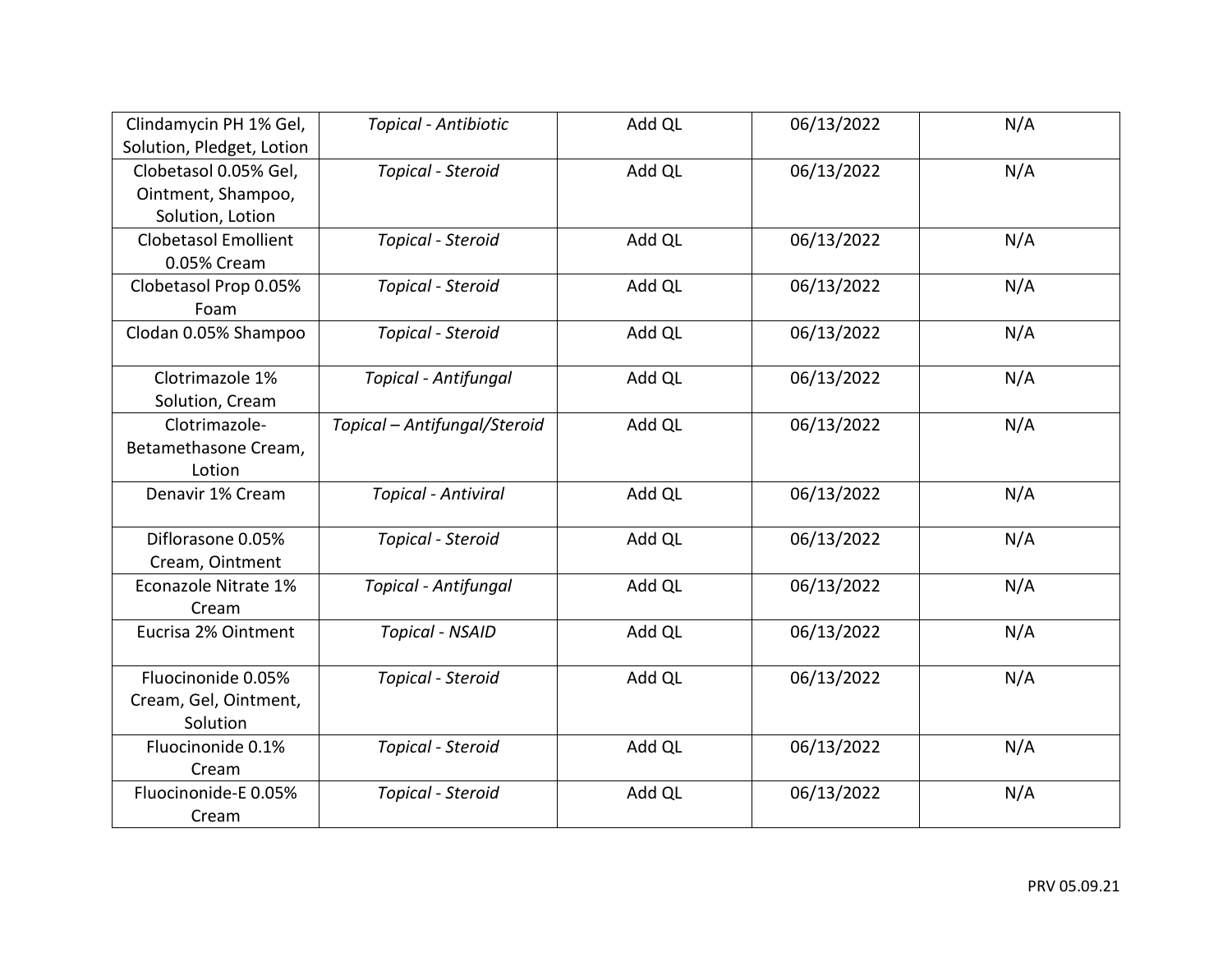| Gentamicin 0.1% Cream,<br>Ointment                        | Topical - Antibiotic           | Add QL | 06/13/2022 | N/A |
|-----------------------------------------------------------|--------------------------------|--------|------------|-----|
| Hydrocortisone Butyr<br>0.1% Cream, Ointment,<br>Solution | Topical - Steroid              | Add QL | 06/13/2022 | N/A |
| Ketoconazole 2% Cream,<br>Shampoo                         | <b>Topical - Antifungal</b>    | Add QL | 06/13/2022 | N/A |
| Lidocaine 5% Ointment                                     | <b>Topical - Anesthetic</b>    | Add QL | 06/13/2022 | N/A |
| Lidocaine-Prilocaine<br>Cream                             | <b>Topical - Anesthetic</b>    | Add QL | 06/13/2022 | N/A |
| Mupirocin 2% Ointment                                     | Topical - Antibiotic           | Add QL | 06/13/2022 | N/A |
| Nyamyc 100,000<br>Unit/GM Powder                          | <b>Topical - Antifungal</b>    | Add QL | 06/13/2022 | N/A |
| Nystatin 100,000<br>Unit/GM Cream,<br>Ointment, Powder    | <b>Topical - Antifungal</b>    | Add QL | 06/13/2022 | N/A |
| Nystop 100,000<br>Unit/GM Powder                          | <b>Topical - Antifungal</b>    | Add QL | 06/13/2022 | N/A |
| Pimecrolimus 1% Cream                                     | Topical -<br>Immunosuppressant | Add QL | 06/13/2022 | N/A |
| Tacrolimus 0.03%<br>Ointment                              | Topical -<br>Immunosuppressant | Add QL | 06/13/2022 | N/A |
| Tacrolimus 0.1%<br>Ointment                               | Topical -<br>Immunosuppressant | Add QL | 06/13/2022 | N/A |
| Santyl Ointment                                           | <b>Topical - Enzymes</b>       | Add QL | 06/13/2022 | N/A |
| Urea 40% Cream                                            | Topical - Keratolytic          | Add QL | 06/13/2022 | N/A |